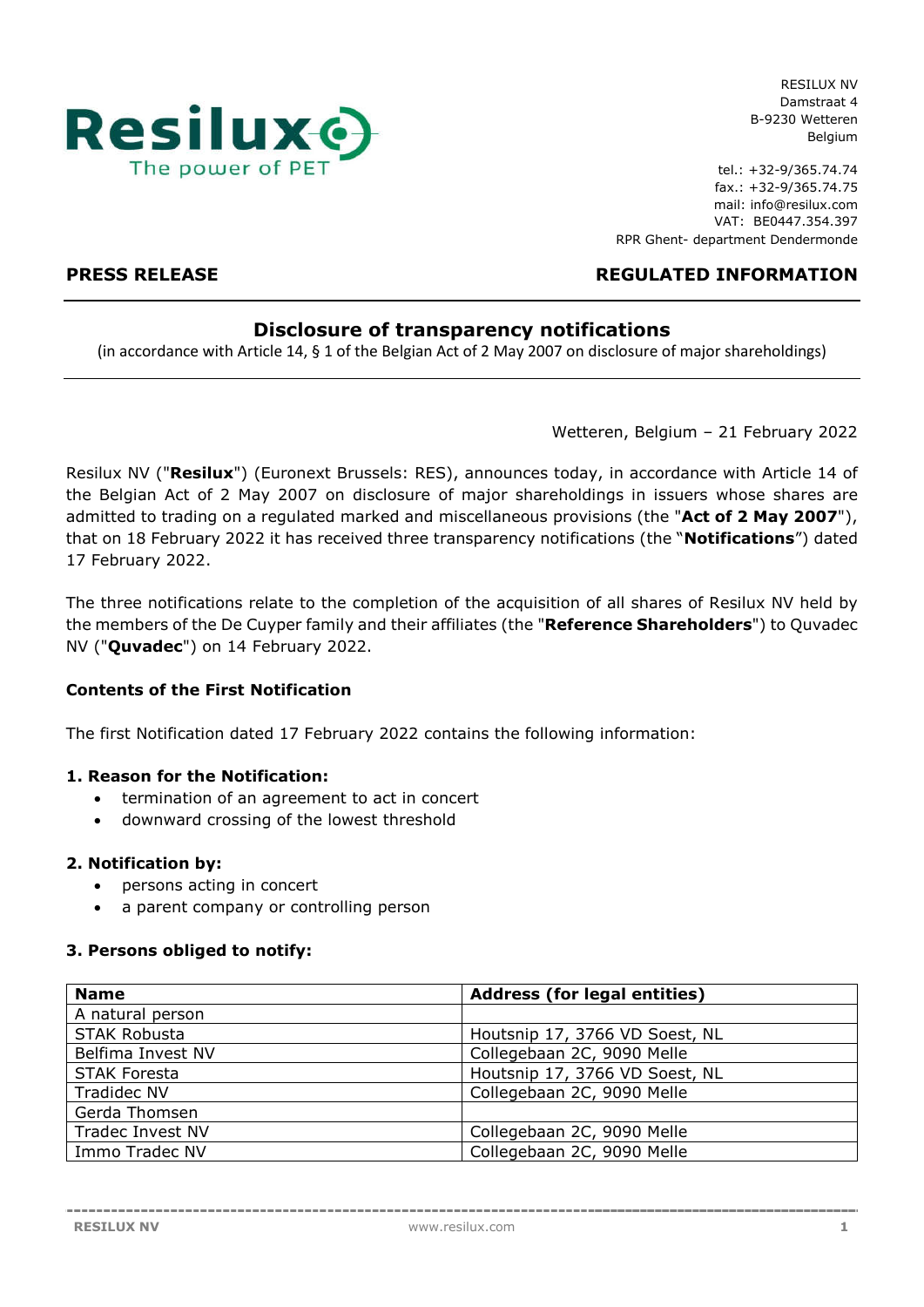

tel.: +32-9/365.74.74 fax.: +32-9/365.74.75 mail: info@resilux.com VAT: BE0447.354.397 RPR Ghent- department Dendermonde

## **PRESS RELEASE REGULATED INFORMATION**

| <b>ridec</b><br>AK<br>ت | <b>VD</b><br>Soest, NL<br>Houtsnip<br>766<br>$\tilde{\phantom{a}}$<br>-- |
|-------------------------|--------------------------------------------------------------------------|
| natural.<br>person      |                                                                          |

### **4. Date of the transaction:** 14 February 2022

**5. Denominator:** 2,005,603

### **6. Thresholds crossed:** 3%

### **7. Details of the Notification:**

| <b>Voting rights</b>     | <b>Previous</b><br>notification | <b>After the transaction</b> |                 |                    |                 |
|--------------------------|---------------------------------|------------------------------|-----------------|--------------------|-----------------|
| <b>Holders of voting</b> | # of voting rights              | # of voting rights           |                 | % of voting rights |                 |
| rights                   |                                 | <b>Connected</b>             | <b>Separate</b> | <b>Connected</b>   | <b>Separate</b> |
|                          |                                 | to                           | from            | to                 | from            |
|                          |                                 | <b>securities</b>            | securities      | securities         | securities      |
| A natural person         | $\overline{0}$                  | 0                            | 0               | 0.00%              | 0.00%           |
| <b>STAK Robusta</b>      | $\overline{0}$                  | $\mathbf 0$                  | 0               | $0.00\%$           | $0.00\%$        |
| Belfima Invest NV        | 33,340                          | $\mathbf 0$                  | $\overline{0}$  | 0.00%              | 0.00%           |
| Subtotal                 | 33.340                          | 0                            | 0               | $0.00\%$           | $0.00\%$        |
| A natural person         | $\Omega$                        | $\overline{0}$               | $\overline{0}$  | 0.00%              | 0.00%           |
| <b>STAK Foresta</b>      | 0                               | $\mathbf 0$                  | 0               | $0.00\%$           | $0.00\%$        |
| <b>Tradidec NV</b>       | 58,233                          | $\mathbf 0$                  | $\overline{0}$  | 0.00%              | $0.00\%$        |
| Subtotal                 | 58,233                          | $\mathbf 0$                  | 0               | $0.00\%$           | $0.00\%$        |
| Gerda Thomsen            | 46,347                          | $\overline{0}$               | 0               | $0.00\%$           | $0.00\%$        |
| Tradec Invest NV         | $\Omega$                        | $\mathbf 0$                  | 0               | $0.00\%$           | $0.00\%$        |
| Immo Tradec NV           | 58,534                          | $\mathbf 0$                  | 0               | $0.00\%$           | $0.00\%$        |
| Subtotal                 | 104,881                         | $\overline{0}$               | $\Omega$        | $0.00\%$           | 0.00%           |
| <b>STAK Tridec</b>       | 921,000                         | $\mathbf 0$                  | 0               | $0.00\%$           | $0.00\%$        |
| Subtotal                 | 921,000                         | $\overline{0}$               | $\Omega$        | $0.00\%$           | $0.00\%$        |
|                          | <b>TOTAL</b>                    | $\bf{0}$                     | 0               | 0.00%              | 0.00%           |

## **8. Chain of controlled undertaking through which the holding is effectively held:**

A natural person controls STAK Robusta. STAK Robusta controls Belfima Invest NV. Belfima Invest NV had - prior to the transaction - full ownership of 33,340 shares of Resilux NV.

A natural person controls STAK Foresta. STAK Foresta controls Tradidec NV. Tradidec NV had - prior to the transaction -full ownership of 58,233 shares of Resilux NV.

--------------------------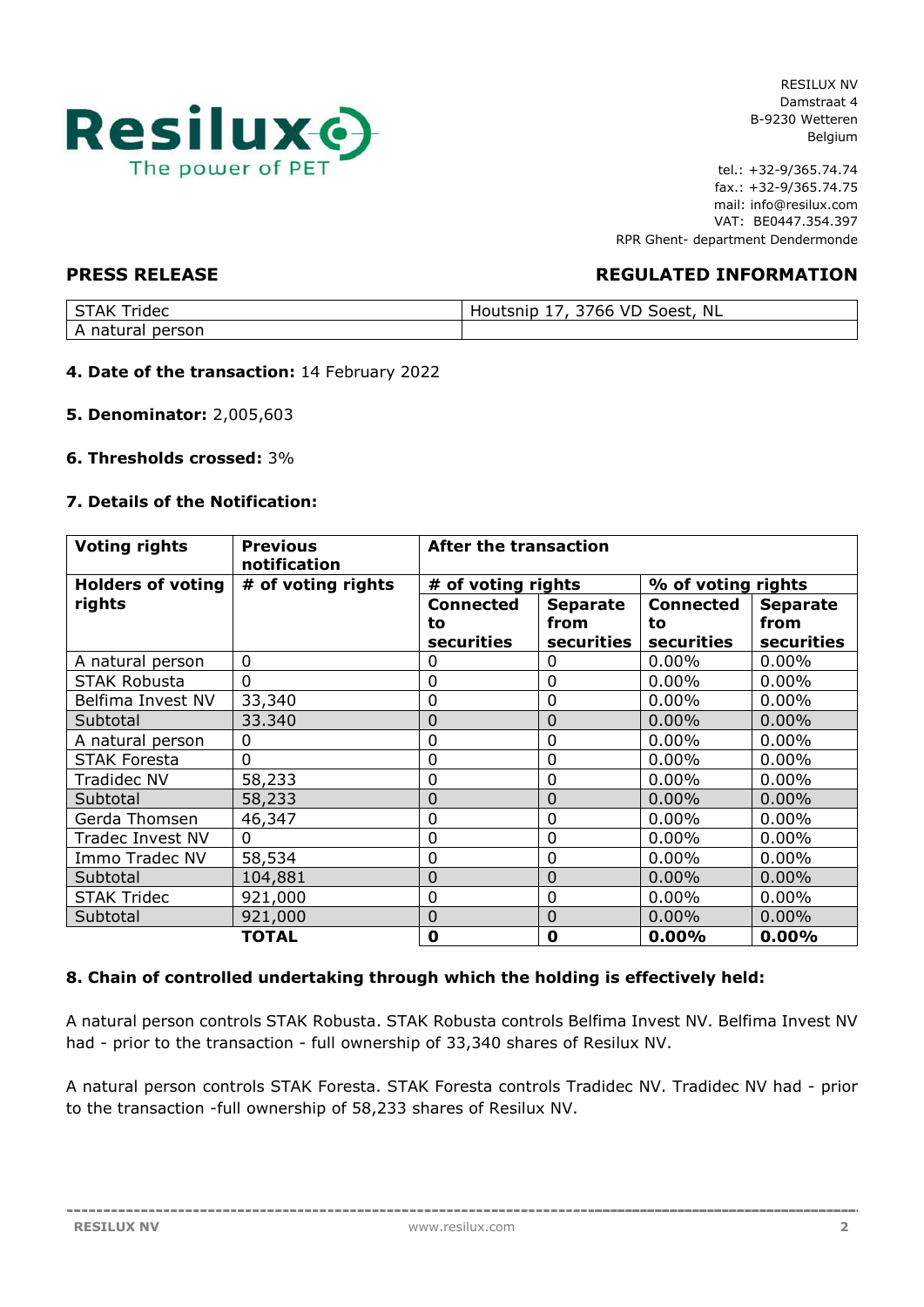

tel.: +32-9/365.74.74 fax.: +32-9/365.74.75 mail: info@resilux.com VAT: BE0447.354.397 RPR Ghent- department Dendermonde

**PRESS RELEASE REGULATED INFORMATION**

Mrs. Gerda Thomsen controls Tradec Invest NV. Tradec Invest NV controls Immo Tradec NV. Immo Tradec had - prior to the transaction -full ownership of 58,534 shares of Resilux NV.

STAK Tridec is not controlled by anyone.

## **9. Additional information:**

On 25 November 2021 the members of the De Cuyper family and their affiliates (the "**Family Shareholders**"), on the one hand, and Quva NV ("**Quva**"), on the other hand, have reached an agreement whereby Quva will acquire, via a subsidiary to be established (Quvadec NV), all of the shares of Resilux held by the Family Shareholders. A transparency notification was made on 1 December 2021, in as far as required and applicable and to the extent the Family Shareholders and Quva would be deemed to act in concert pursuant to the entering into of the aforementioned agreement.

On 14 February 2022 all 921,000 shares in Resilux NV held by STAK Tridec were decertified and transferred to Belfima Invest NV (460,500 shares) and to Tradidec NV (460,500 shares). Subsequently - also on 14 February 2022 - all shares held by the parties acting in concert as listed in this notification (in total 1,117,454 shares) were transferred to Quvadec NV pursuant to the aforementioned agreement. The agreement to act in concert among the parties listed in this notification is therefore terminated.

\* \* \*

- *second notification follows* -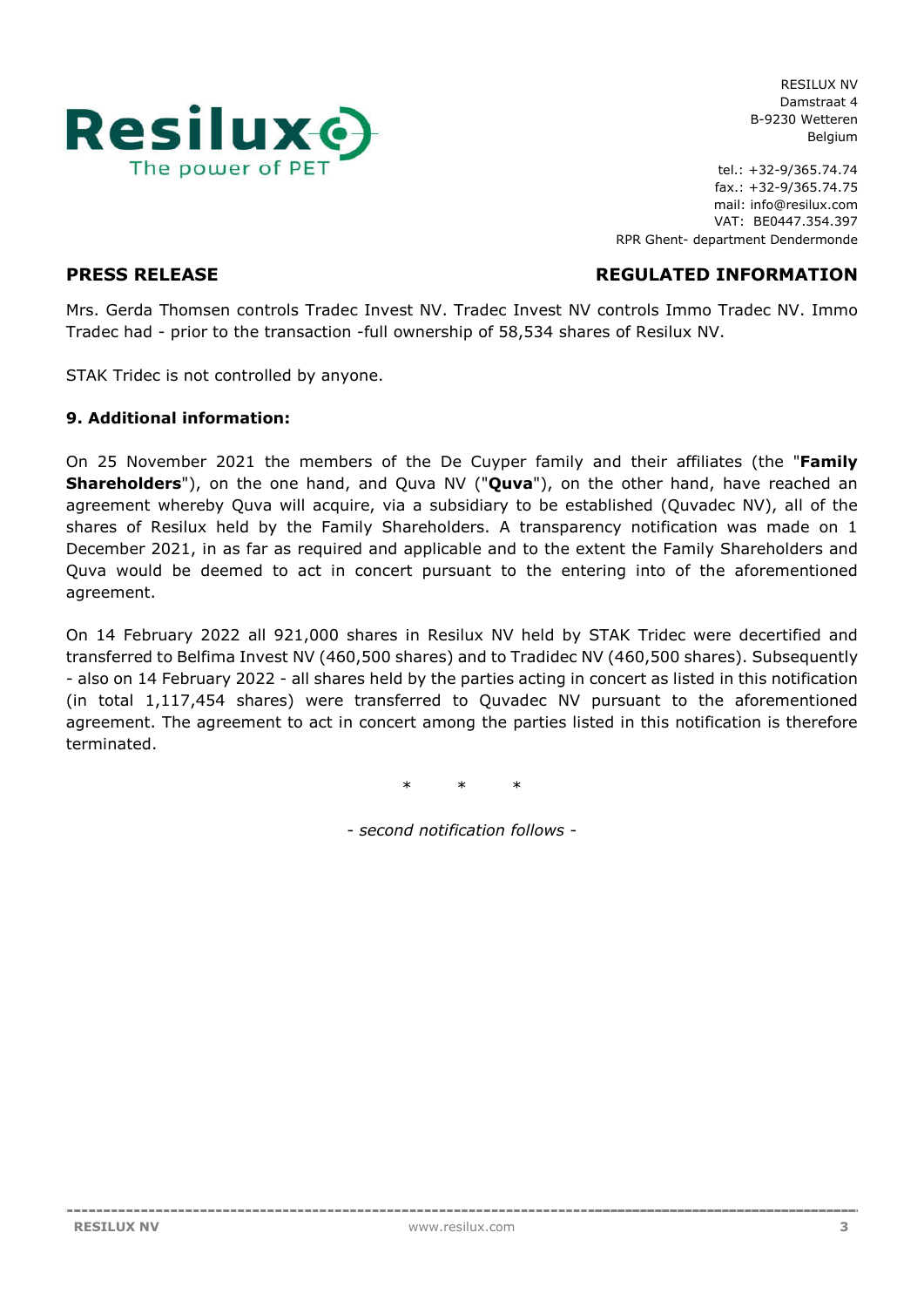

tel.: +32-9/365.74.74 fax.: +32-9/365.74.75 mail: info@resilux.com VAT: BE0447.354.397 RPR Ghent- department Dendermonde

# **PRESS RELEASE REGULATED INFORMATION**

## **Contents of the Second Notification**

The second Notification dated 17 February 2022 contains the following information:

### **1. Reason for the Notification:**

- acquisition or disposal of voting rights or voting securities
- termination of agreement to act in concert

### **2. Notification by:**

- persons acting in concert
- a parent company or controlling person

### **3. Persons obliged to notify:**

| <b>Name</b>             | <b>Address (for legal entities)</b>  |  |  |
|-------------------------|--------------------------------------|--|--|
| A natural person        |                                      |  |  |
| STAK Robusta            | Houtsnip 17, 3766 VD Soest, NL       |  |  |
| Belfima Invest NV       | Collegebaan 2C, 9090 Melle           |  |  |
| <b>STAK Foresta</b>     | Houtsnip 17, 3766 VD Soest, NL       |  |  |
| <b>Tradidec NV</b>      | Collegebaan 2C, 9090 Melle           |  |  |
| Gerda Thomsen           |                                      |  |  |
| <b>Tradec Invest NV</b> | Collegebaan 2C, 9090 Melle           |  |  |
| Immo Tradec NV          | Collegebaan 2C, 9090 Melle           |  |  |
| <b>STAK Tridec</b>      | Houtsnip 17, 3766 VD Soest, NL       |  |  |
| A natural person        |                                      |  |  |
| Pascal Vanhalst         |                                      |  |  |
| Maatschap Opus Unicum   | Stevenistenweg 2, 8860 Lendelede     |  |  |
| <b>STAK Ooslec</b>      | Kruisdonk 66, 6222 PH Maastricht, NL |  |  |
| Pava Holding NV         | Brabantstraat 15, 8790 Waregem       |  |  |
| Quva NV                 | Stevenistenweg 2, 8860 Lendelede     |  |  |
| A natural person        |                                      |  |  |
| Quvadec NV              | Damstraat 4, 9230 Wetteren           |  |  |

## **4. Date of the transaction:** 14 February 2022

**5. Denominator:** 2,005,603

## **6. Thresholds crossed:** 55%

## **7. Details of the Notification:**

--------------------------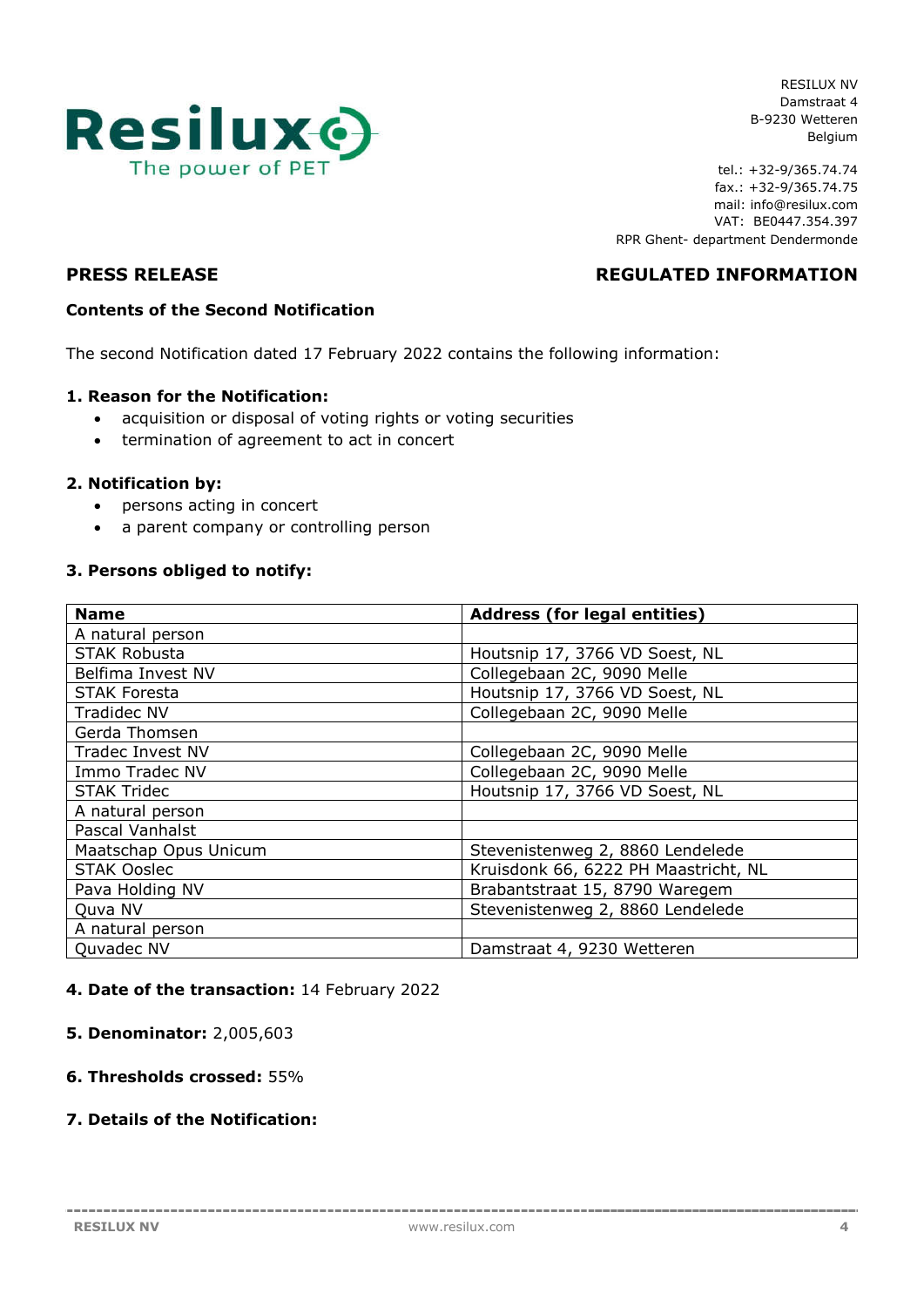

tel.: +32-9/365.74.74 fax.: +32-9/365.74.75 mail: info@resilux.com VAT: BE0447.354.397 RPR Ghent- department Dendermonde

## **PRESS RELEASE REGULATED INFORMATION**

| <b>Voting rights</b>        | <b>Previous</b><br>notification | <b>After the transaction</b> |                 |                    |                 |
|-----------------------------|---------------------------------|------------------------------|-----------------|--------------------|-----------------|
| <b>Holders of voting</b>    | # of voting rights              | # of voting rights           |                 | % of voting rights |                 |
| rights                      |                                 | <b>Connected</b>             | <b>Separate</b> | <b>Connected</b>   | <b>Separate</b> |
|                             |                                 | to                           | from            | to                 | from            |
|                             |                                 | securities                   | securities      | securities         | securities      |
| A natural person            | $\overline{0}$                  | $\overline{0}$               | $\overline{0}$  | 0.00%              | 0.00%           |
| <b>STAK Robusta</b>         | $\Omega$                        | $\mathbf 0$                  | $\mathbf 0$     | 0.00%              | 0.00%           |
| Belfima Invest NV           | 33,340                          | $\mathbf 0$                  | $\overline{0}$  | $0.00\%$           | 0.00%           |
| Subtotal                    | 33.340                          | $\mathbf 0$                  | $\overline{0}$  | 0.00%              | 0.00%           |
| A natural person            | $\Omega$                        | $\overline{0}$               | $\overline{0}$  | $0.00\%$           | 0.00%           |
| <b>STAK Foresta</b>         | $\overline{0}$                  | $\overline{0}$               | $\overline{0}$  | 0.00%              | 0.00%           |
| <b>Tradidec NV</b>          | 58,233                          | $\mathbf 0$                  | $\mathbf 0$     | 0.00%              | $0.00\%$        |
| Subtotal                    | 58,233                          | $\mathbf 0$                  | 0               | 0.00%              | 0.00%           |
| Gerda Thomsen               | 46,347                          | $\overline{0}$               | $\overline{0}$  | 0.00%              | 0.00%           |
| <b>Tradec Invest NV</b>     | $\Omega$                        | $\overline{0}$               | $\mathbf 0$     | 0.00%              | 0.00%           |
| Immo Tradec NV              | 58,534                          | $\mathbf 0$                  | $\overline{0}$  | 0.00%              | 0.00%           |
| Subtotal                    | 104,881                         | $\overline{0}$               | $\overline{0}$  | 0.00%              | 0.00%           |
| <b>STAK Tridec</b>          | 921,000                         | $\mathbf 0$                  | $\overline{0}$  | 0.00%              | 0.00%           |
| Subtotal                    | 921,000                         | $\mathbf 0$                  | $\overline{0}$  | 0.00%              | 0.00%           |
| A natural person            | $\mathbf 0$                     | $\mathbf 0$                  | $\mathbf 0$     | $0.00\%$           | 0.00%           |
| Maatschap<br>Opus<br>Unicum | $\mathbf{0}$                    | $\overline{0}$               | $\overline{0}$  | 0.00%              | $0.00\%$        |
| <b>STAK Ooslec</b>          | $\overline{0}$                  | $\mathbf 0$                  | $\overline{0}$  | 0.00%              | 0.00%           |
| Pava Holding NV             | $\overline{0}$                  | $\mathbf 0$                  | $\overline{0}$  | 0.00%              | 0.00%           |
| Quva NV                     | $\overline{0}$                  | $\Omega$                     | $\overline{0}$  | $0.00\%$           | $0.00\%$        |
| Quvadec NV                  | $\overline{0}$                  | 1,153,484                    | $\overline{0}$  | 57,51%             | 0.00%           |
| Subtotal                    | $\Omega$                        | 1,153,484                    | $\overline{0}$  | 57,51%             | 0.00%           |
| A natural person            | 36.030                          | $\mathbf 0$                  | $\overline{0}$  | 0,00%              | 0,00%           |
| Subtotal                    | 36.030                          | $\overline{0}$               | $\overline{0}$  | 0,00%              | 0,00%           |
|                             | <b>TOTAL</b>                    | 1,153,484                    | $\mathbf 0$     | 57,51%             | 0.00%           |

## **8. Chain of controlled undertaking through which the holding is effectively held:**

Pascal Vanhalst controls maatschap Opus Unicum. Maatschap Opus Unicum controls STAK Ooslec. STAK Ooslec controls Pava Holding NV. Pava Holding NV controls Quva NV. Quva NV controls Quvadec NV.

## **9. Additional information:**

On 25 November 2021 the members of the De Cuyper family and their affiliates (the "**Family Shareholders**"), on the one hand, and Quva NV ("**Quva**"), on the other hand, have reached an agreement whereby Quva will acquire, via a subsidiary to be established (Quvadec NV), all of the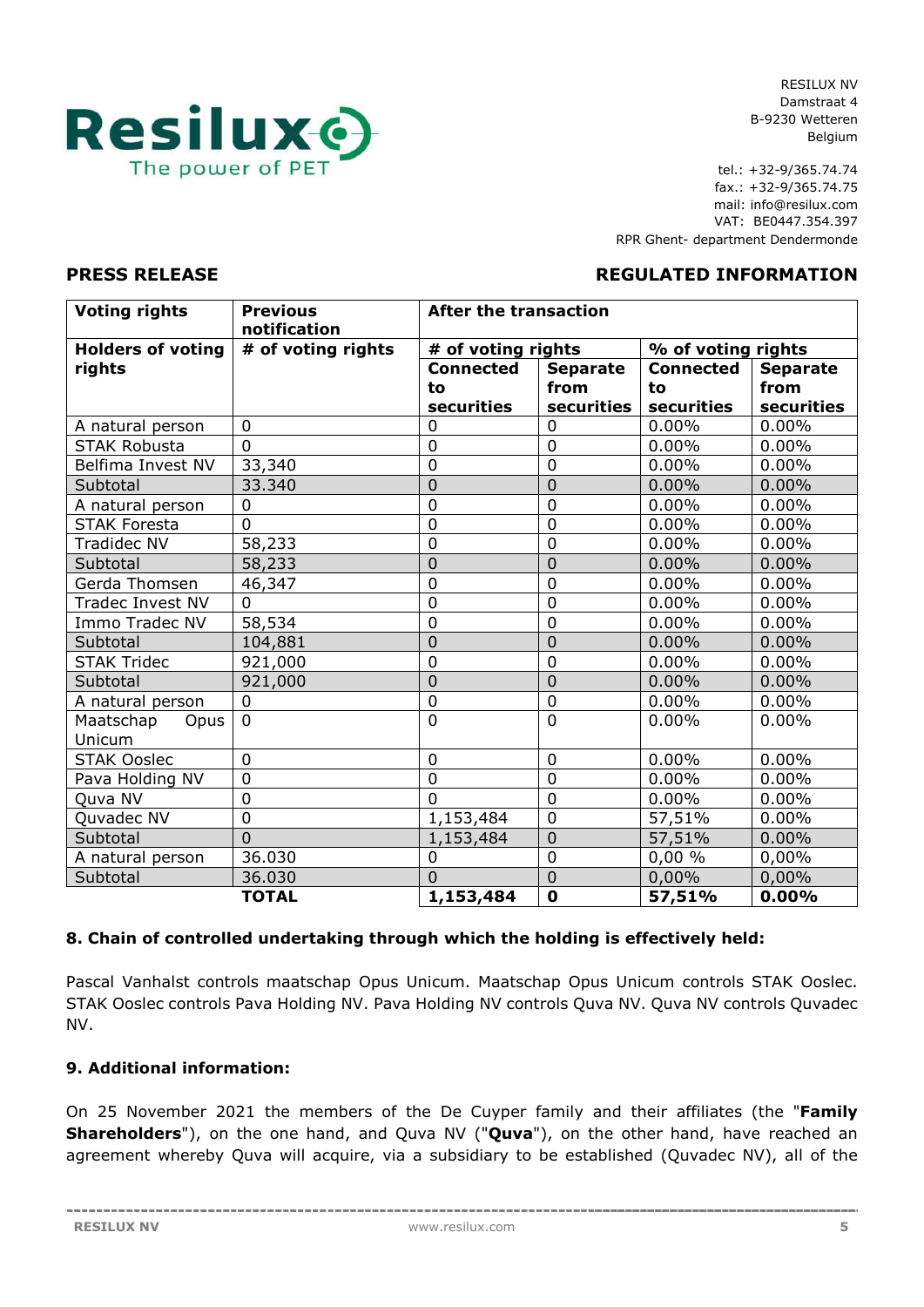

tel.: +32-9/365.74.74 fax.: +32-9/365.74.75 mail: info@resilux.com VAT: BE0447.354.397 RPR Ghent- department Dendermonde

**PRESS RELEASE REGULATED INFORMATION**

shares of Resilux held by the Family Shareholders. A transparency notification was made on 1 December 2021, in as far as required and applicable and to the extent the Family Shareholders and Quva would be deemed to act in concert pursuant to the entering into of the aforementioned agreement.

On 14 February 2022 Quvadec NV acquired all shares in Resilux NV held by the Family Shareholders pursuant to the aforementioned agreement. The agreement to act in concert (as the case may be) pursuant to which transparency notification of 1 December 2021 was made, is therefore (in as far as required and applicable) terminated.

\* \* \*

- *third notification follows* -

------------------------------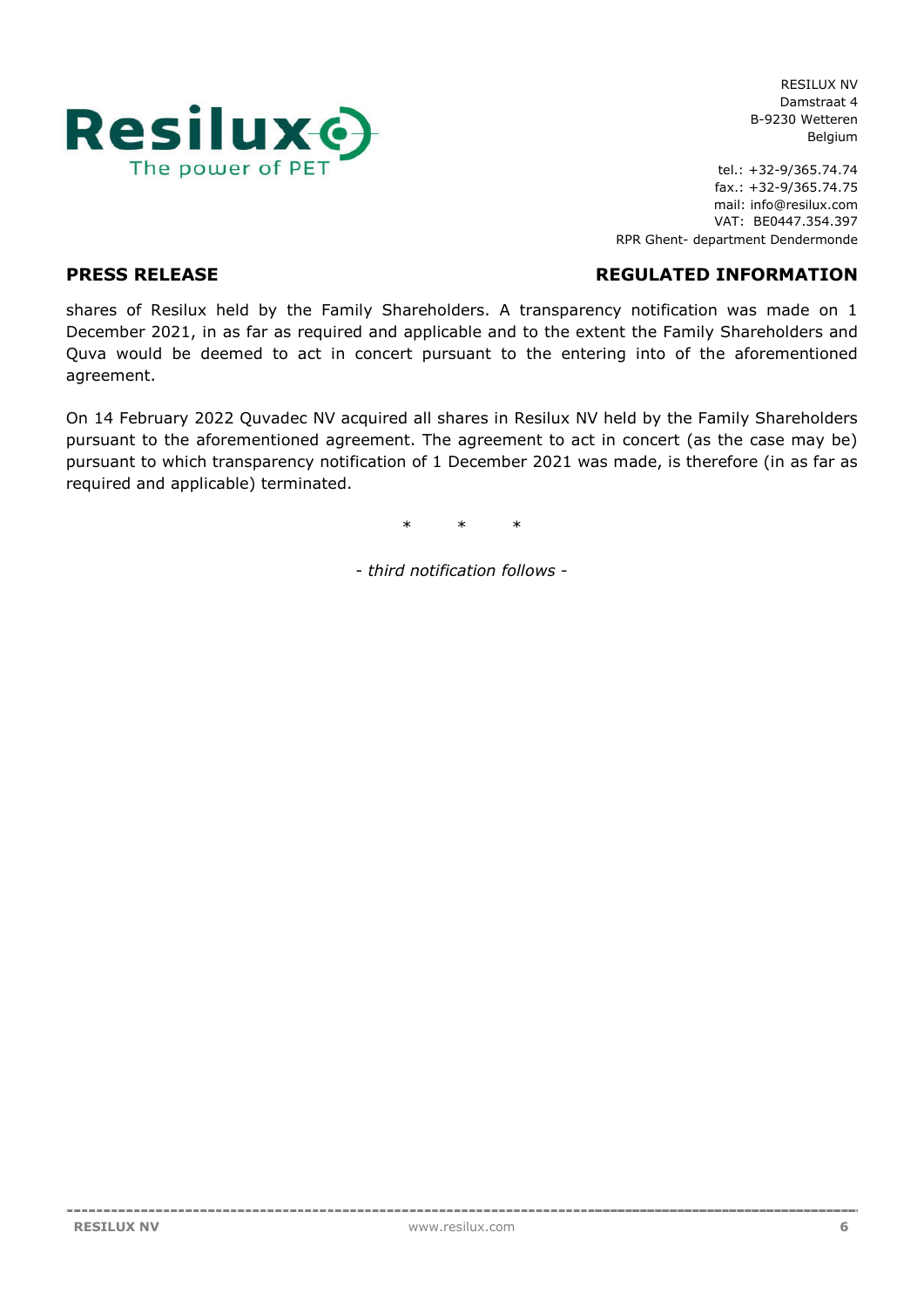

tel.: +32-9/365.74.74 fax.: +32-9/365.74.75 mail: info@resilux.com VAT: BE0447.354.397 RPR Ghent- department Dendermonde

# **PRESS RELEASE REGULATED INFORMATION**

## **Contents of the Third Notification**

The third Notification dated 17 February 2022 contains the following information:

### **1. Reason for the Notification:** entering into or amending an agreement to act in concert

## **2. Notification by:**

- persons acting in concert
- a parent company or controlling person

## **3. Persons obliged to notify:**

| <b>Name</b>            | <b>Address (for legal entities)</b>  |
|------------------------|--------------------------------------|
| Pascal Vanhalst        |                                      |
| Maatschap Opus Unicum  | Stevenistenweg 2, 8860 Lendelede     |
| <b>STAK Ooslec</b>     | Kruisdonk 66, 6222 PH Maastricht, NL |
| Pava Holding NV        | Brabantstraat 15, 8790 Waregem       |
| Quva NV                | Stevenistenweg 2, 8860 Lendelede     |
| Quvadec NV             | Damstraat 4, 9230 Wetteren           |
| Een natuurlijk persoon |                                      |
| <b>STAK Robusta</b>    | Houtsnip 17, 3766 VD Soest, NL       |
| Belfima Invest NV      | Collegebaan 2C, 9090 Melle           |
| Een natuurlijk persoon |                                      |
| <b>STAK Foresta</b>    | Houtsnip 17, 3766 VD Soest, NL       |
| <b>Tradidec NV</b>     | Collegebaan 2C, 9090 Melle           |
| Valuedec NV            | Collegebaan 2C, 9090 Melle           |

## **4. Date of the transaction:** 14 February 2022

#### **5. Denominator:** 2,005,603

#### **6. Thresholds crossed:** 55%

## **7. Details of the Notification:**

| <b>Voting rights</b> | <b>Previous</b><br>notification | <b>After the transaction</b> |                 |                    |                 |
|----------------------|---------------------------------|------------------------------|-----------------|--------------------|-----------------|
| Holders of voting    | # of voting rights              | # of voting rights           |                 | % of voting rights |                 |
| rights               |                                 | <b>Connected</b>             | <b>Separate</b> | <b>Connected</b>   | <b>Separate</b> |
|                      |                                 | to                           | from            | to                 | from            |
|                      |                                 | securities                   | securities      | securities         | securities      |
| Pascal Vanhalst      |                                 |                              |                 | $0.00\%$           | $0.00\%$        |

--------------------------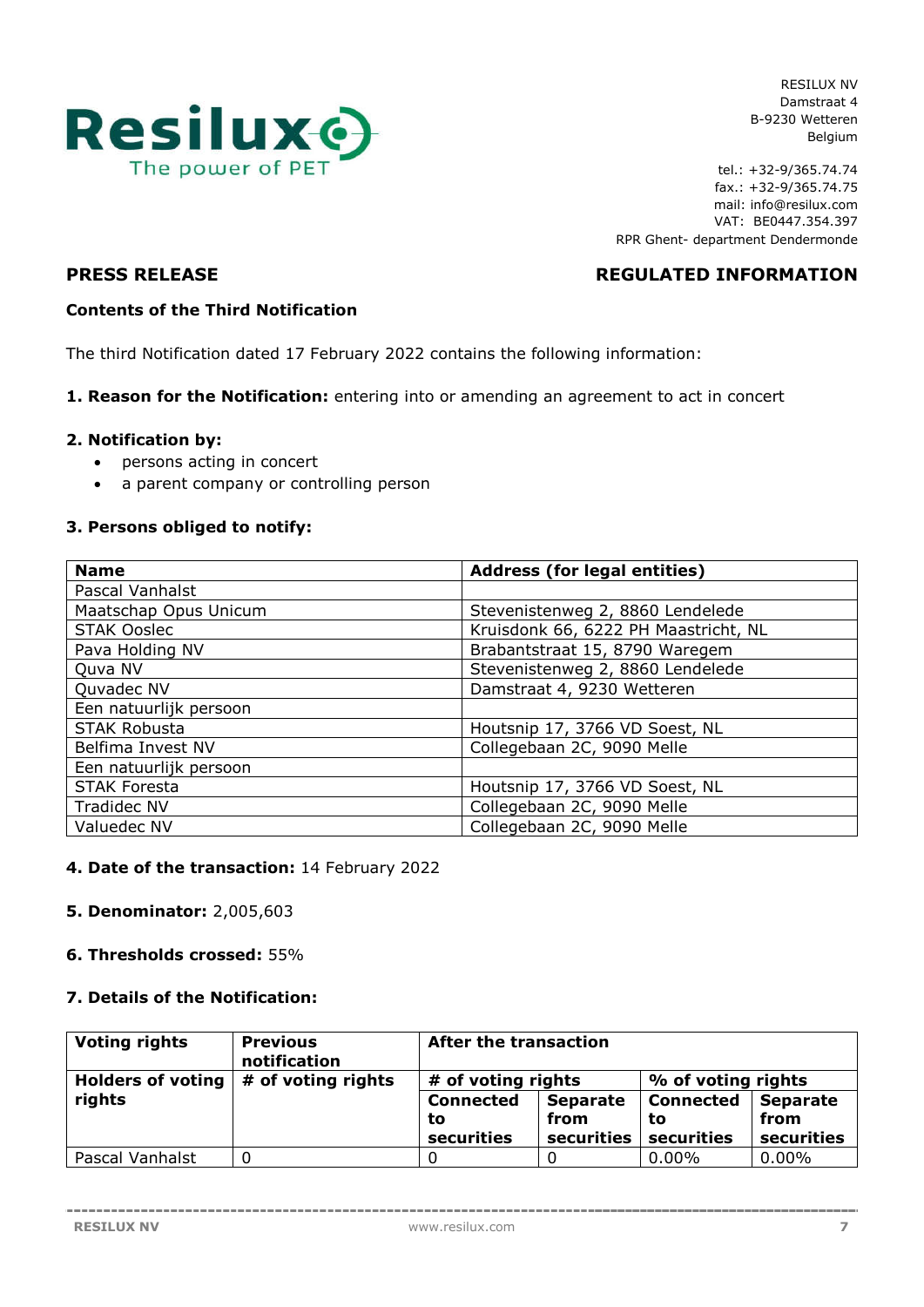

tel.: +32-9/365.74.74 fax.: +32-9/365.74.75 mail: info@resilux.com VAT: BE0447.354.397 RPR Ghent- department Dendermonde

## **PRESS RELEASE REGULATED INFORMATION**

| Maatschap<br>Opus<br>Unicum | $\overline{0}$ | 0              | 0              | 0.00%    | 0.00%    |
|-----------------------------|----------------|----------------|----------------|----------|----------|
| <b>STAK Ooslec</b>          | $\mathbf 0$    | $\mathbf 0$    | 0              | 0.00%    | $0.00\%$ |
| Pava Holding NV             | $\mathbf 0$    | $\mathbf 0$    | 0              | $0.00\%$ | $0.00\%$ |
| Quva NV                     | 0              | $\mathbf 0$    | $\mathbf 0$    | $0.00\%$ | $0.00\%$ |
| Quvadec NV                  | 0              | 1,153,484      | $\mathbf 0$    | 57,51%   | $0.00\%$ |
| Subtotal                    | 0              | 1,153,484      | $\overline{0}$ | 57,51%   | 0.00%    |
| natuurlijk<br>Een           | $\mathbf 0$    | 0              | $\Omega$       | $0.00\%$ | $0.00\%$ |
| persoon                     |                |                |                |          |          |
| <b>STAK Robusta</b>         | $\overline{0}$ | $\overline{0}$ | 0              | $0.00\%$ | $0.00\%$ |
| Belfima Invest NV           | $\Omega$       | $\mathbf 0$    | 0              | $0.00\%$ | $0.00\%$ |
| natuurlijk<br>Een           | $\mathbf 0$    | 0              | $\Omega$       | $0.00\%$ | $0.00\%$ |
| persoon                     |                |                |                |          |          |
| <b>STAK Foresta</b>         | 0              | $\mathbf 0$    | $\Omega$       | 0.00%    | $0.00\%$ |
| <b>Tradidec NV</b>          | 0              | $\mathbf 0$    | $\mathbf 0$    | $0.00\%$ | $0.00\%$ |
| Valuedec NV                 | 0              | $\mathbf 0$    | 0              | $0.00\%$ | $0.00\%$ |
| Subtotal                    | $\overline{0}$ | $\Omega$       | $\Omega$       | $0.00\%$ | $0.00\%$ |
|                             | TOTAL          | 1,153,484      | 0              | 57,51%   | 0.00%    |

## **8. Chain of controlled undertaking through which the holding is effectively held:**

Pascal Vanhalst controls maatschap Opus Unicum. Maatschap Opus Unicum controls STAK Ooslec. STAK Ooslec controls Pava Holding NV. Pava Holding NV controls Quva NV. Quva NV controls Quvadec NV.

Valuedec is jointly controlled by Belfima Invest (controlled by STAK Robusta which is controlled by a natural person) and by Tradidec NV (controlled by STAK Foresta which is controlled by a natural person).

## **9. Additional information:**

-------------------------------

On 14 February 2022 Quva NV and Valuedec NV have entered into a shareholders agreement with respect to their rights and obligations as shareholders of Quvadec NV.

This transparency notification is made, is as far as required and applicable and to the extent Quva NV and Valuedec NV would be deemed to act in concert for the duration of the mandatory takeover bid by Quvadec NV on the outstanding shares in Resilux NV.

\* \* \*